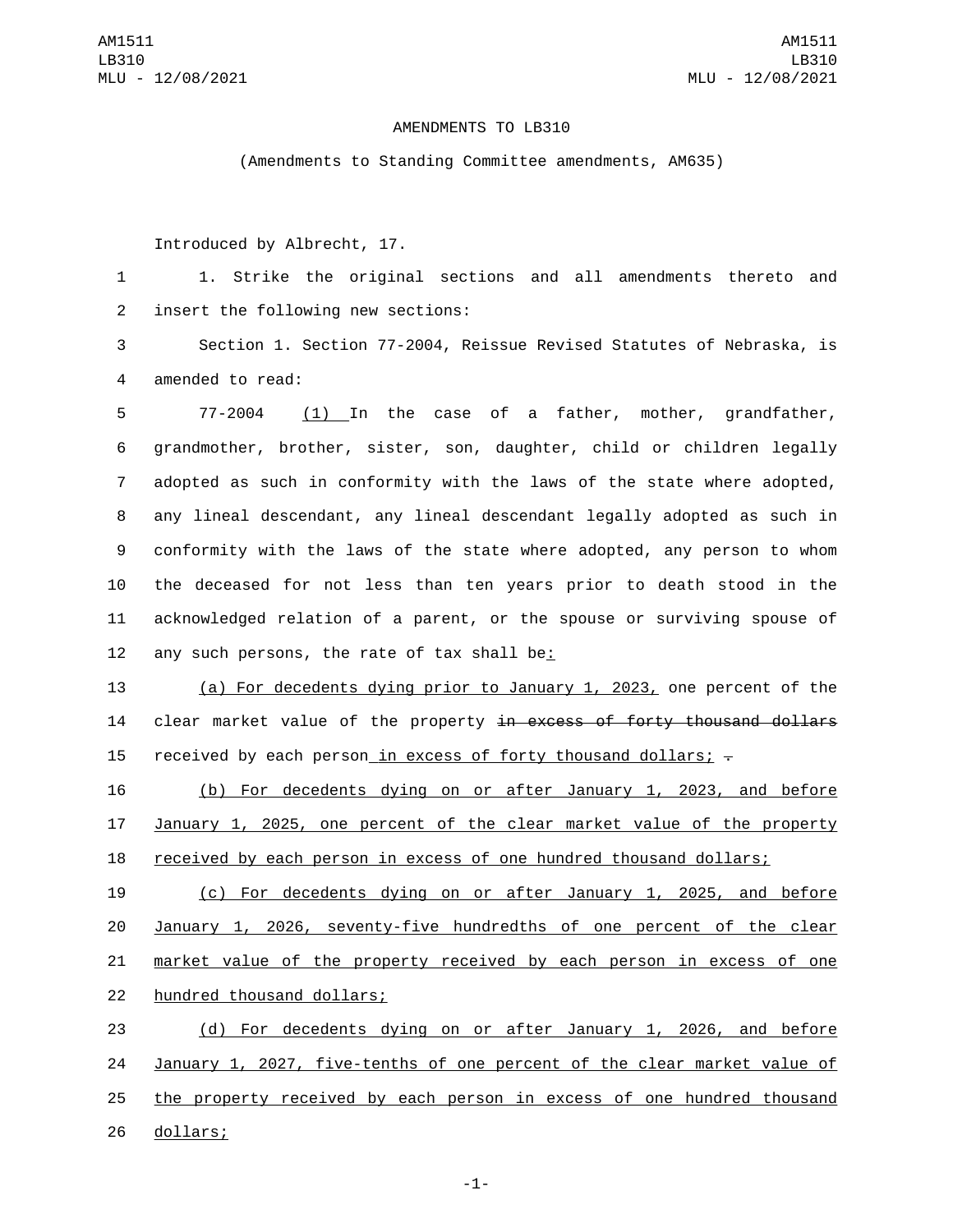(e) For decedents dying on or after January 1, 2027, and before January 1, 2028, twenty-five hundredths of one percent of the clear market value of the property received by each person in excess of one 4 hundred thousand dollars; and

 (f) For decedents dying on or after January 1, 2028, zero percent. (2) Any interest in property, including any interest acquired in the manner set forth in section 77-2002, which may be valued at a sum less than or equal to the applicable exempt amount under subsection (1) of 9 this section forty thousand dollars shall not be subject to tax. In addition, the homestead allowance, exempt property, and family maintenance allowance shall not be subject to tax. Interests passing to the surviving spouse by will, in the manner set forth in section 77-2002, 13 or in any other manner shall not be subject to tax. Any interest passing

14 to a person described in subsection (1) of this section who is under 15 twenty-two years of age shall not be subject to tax.

16 Sec. 2. Section 77-2005, Reissue Revised Statutes of Nebraska, is 17 amended to read:

18 77-2005 (1) In the case of an uncle, aunt, niece, or nephew related 19 to the deceased by blood or legal adoption, or other lineal descendant of 20 the same, or the spouse or surviving spouse of any of such persons, the 21 rate of tax shall be:

22 (a) For decedents dying prior to January 1, 2023, thirteen percent 23 of the clear market value of the property received by each person in 24 excess of fifteen thousand dollars;  $\overline{z}$ 

25 (b) For decedents dying on or after January 1, 2023, and before 26 January 1, 2024, eleven percent of the clear market value of the property 27 received by each person in excess of forty thousand dollars;

28 (c) For decedents dying on or after January 1, 2024, and before 29 January 1, 2025, nine percent of the clear market value of the property 30 received by each person in excess of forty thousand dollars;

31 (d) For decedents dying on or after January 1, 2025, and before

-2-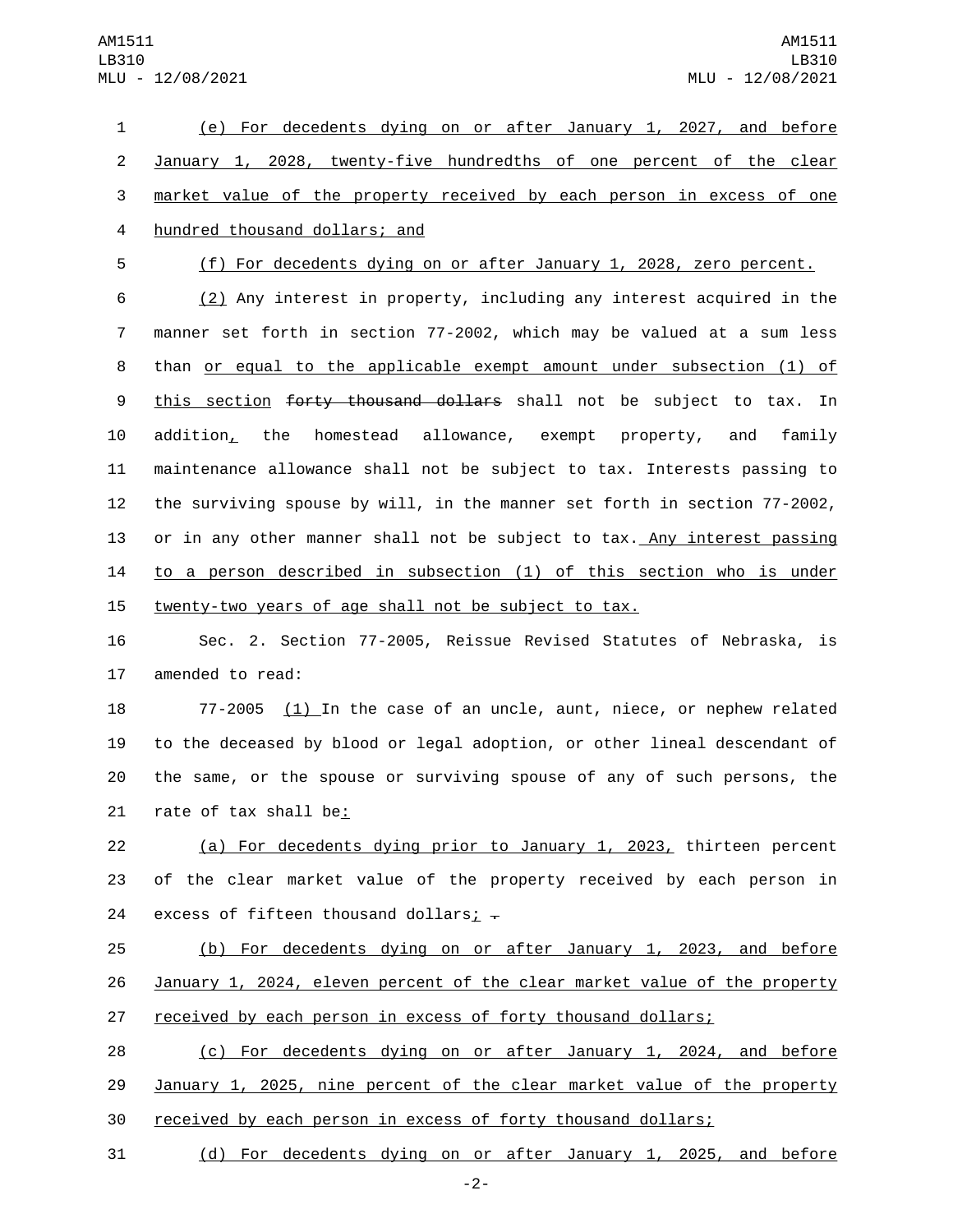| 1              | January 1, 2026, seven percent of the clear market value of the property   |
|----------------|----------------------------------------------------------------------------|
| $\overline{2}$ | received by each person in excess of forty thousand dollars;               |
| 3              | (e) For decedents dying on or after January 1, 2026, and before            |
| 4              | January 1, 2027, five percent of the clear market value of the property    |
| 5              | received by each person in excess of forty thousand dollars;               |
| 6              | (f) For decedents dying on or after January 1, 2027, and before            |
| $\overline{7}$ | January 1, 2028, three percent of the clear market value of the property   |
| 8              | received by each person in excess of forty thousand dollars; and           |
| 9              | (g) For decedents dying on or after January 1, 2028, zero percent.         |
| 10             | (2) If the clear market value of the beneficial interest is less           |
| 11             | than or equal to the applicable exempt amount under subsection (1) of      |
| 12             | this section fifteen thousand dollars or less, it shall not be subject to  |
| 13             | tax. In addition, any interest passing to a person described in            |
| 14             | subsection (1) of this section who is under twenty-two years of age shall  |
| 15             | not be subject to tax.                                                     |
| 16             | Sec. 3. Section 77-2006, Reissue Revised Statutes of Nebraska, is          |
| 17             | amended to read:                                                           |
| 18             | <u>(1)</u> In all other cases the rate of tax shall be <u>:</u><br>77-2006 |
| 19             | (a) For decedents dying prior to January 1, 2023, eighteen percent         |
| 20             | of on the clear market value of the beneficial interests received by each  |
| 21             | <u>person</u> in excess of ten thousand dollars; $\frac{1}{2}$             |
| 22             | (b) For decedents dying on or after January 1, 2023, and before            |
| 23             | January 1, 2024, fifteen percent of the clear market value of the          |
| 24             | beneficial interests received by each person in excess of twenty-five      |
| 25             | thousand dollars;                                                          |
| 26             | (c) For decedents dying on or after January 1, 2024, and before            |
| 27             | January 1, 2025, twelve percent of the clear market value of the           |
| 28             | beneficial interests received by each person in excess of twenty-five      |
| 29             | thousand dollars;                                                          |
| 30             | (d) For decedents dying on or after January 1, 2025, and before            |
| 31             | January 1, 2026, nine percent of the clear market value of the beneficial  |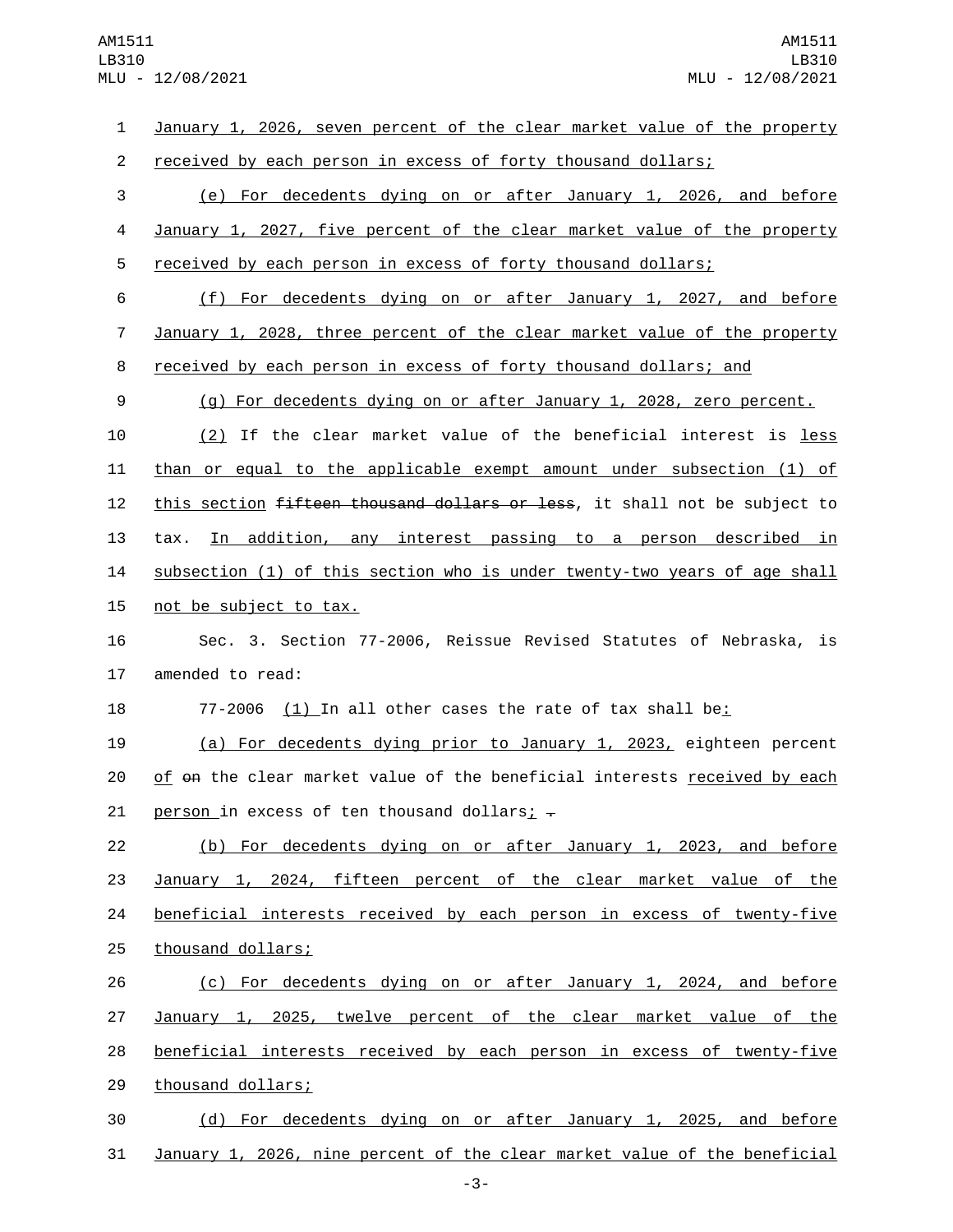interests received by each person in excess of twenty-five thousand 2 dollars; (e) For decedents dying on or after January 1, 2026, and before January 1, 2027, six percent of the clear market value of the beneficial interests received by each person in excess of twenty-five thousand 6 dollars; (f) For decedents dying on or after January 1, 2027, and before January 1, 2028, three percent of the clear market value of the beneficial interests received by each person in excess of twenty-five 10 thousand dollars; and (g) For decedents dying on or after January 1, 2028, zero percent. Such rates of tax shall be applied to the clear market value of the beneficial interests in excess of ten thousand dollars received by each 14 person. 15 (2) If the clear market value of the beneficial interest is <u>less</u> than or equal to the applicable exempt amount under subsection (1) of 17 this section ten thousand dollars or less, it shall not be subject to any tax. In addition, any interest passing to a person who is under twenty-19 two years of age shall not be subject to tax. Sec. 4. On or before July 1, 2023, and on or before July 1 of each 21 year thereafter through July 1, 2029, the county treasurer of each county shall submit a report regarding inheritance taxes to the Department of Revenue. The report shall be submitted on a form prescribed by the 24 department and shall include the following information for the most 25 recently completed calendar year: (1) The amount of inheritance tax revenue generated under section 77-2004 and the number of persons receiving property that was subject to 28 tax under section 77-2004; (2) The amount of inheritance tax revenue generated under section 77-2005 and the number of persons receiving property that was subject to

31 tax under section 77-2005;

-4-